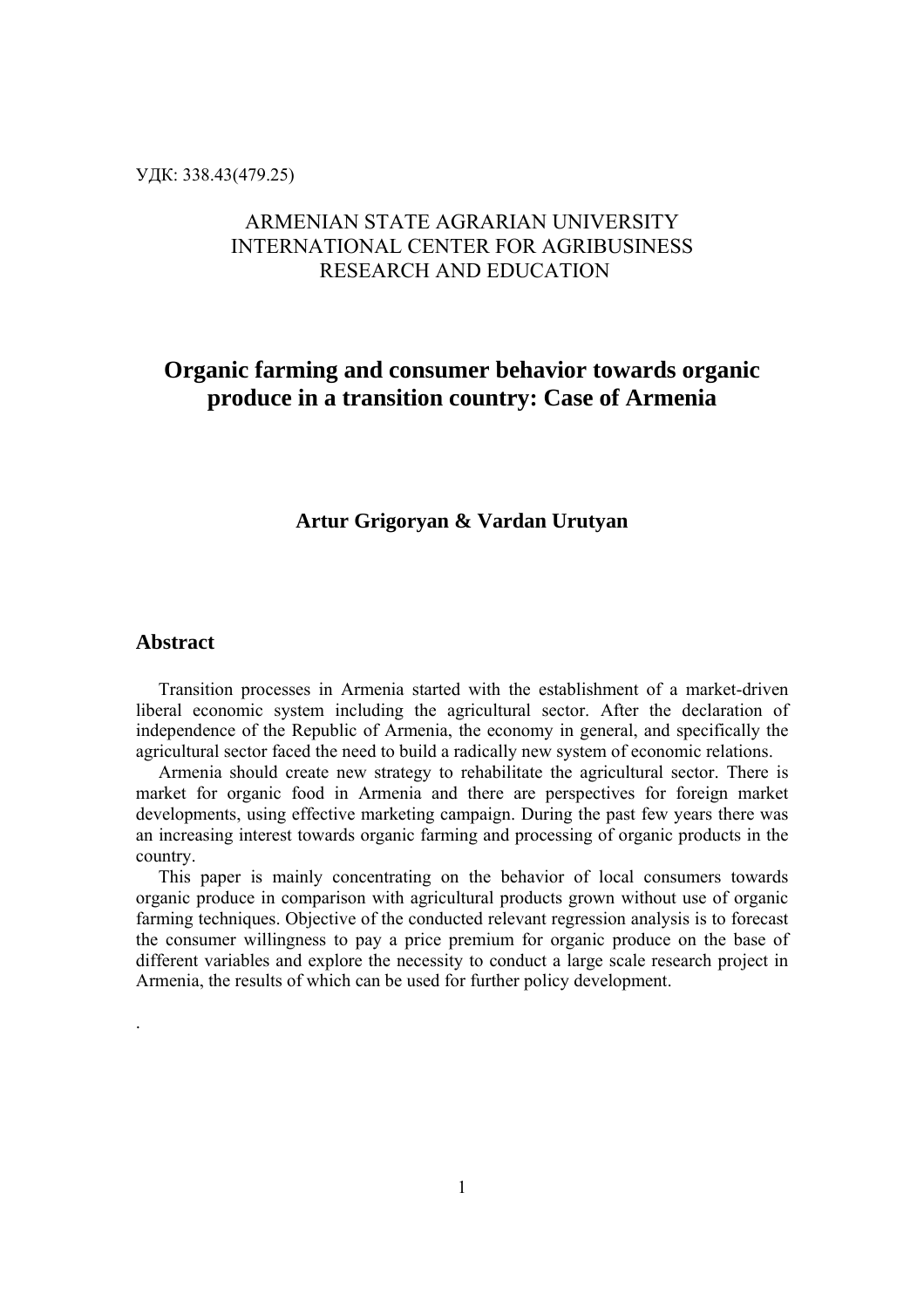### **Introduction**

 Choosing the way of democracy, Armenia rejected the existing planned system. Transition from centralized planned economy towards market system brought new challenges and their solutions were of a big importance and urgency. After the collapse of the Soviet Union the supply mechanisms for food producing sector were weakened and export quantities of agricultural products drastically decreased. Old big factories and collective farms with huge production capacities were useless for small Armenia, which was disconnected from the existing network of raw material supplies.

 Agricultural sector has a big importance for rural development and reduction of poverty and unemployment in a country. The main purpose of agriculture is to satisfy the internal demand by developing its strategic goals. Many things for Armenia started from scratch.

 Development and reforms continue nowadays in agricultural sector. In early 1990's land and production means were privatized and a legislative basis was created for different forms of ownership, production management, liberalization of prices and development of infrastructure These reforms created a strong base for further development of agriculture (Lokyan, 2006).

 Nowadays more than 340.000 private farms and a big number of private companies are involved in agricultural production, in marketing and processing of agricultural products. Food and agriculture sector in 2006 provided 28% of the Gross Domestic Product, of which the share of agriculture was about 19%. The major land users in the country are private farmers who own 71.7% of privatized arable lands, 78.3% of perennial crop areas, and 48.8% of grass lands. (Avetisyan, 2006)

 Organic farming has big development perspectives for Armenia in the context of producing ecologically clean and safe agricultural products. The issue is receiving higher importance when taking into account the factor that Armenia is small by its area (about 29 thousand square kilometers) and the relief does not allow to utilize the available territory for agricultural purposes in maximally efficient way. Lands used in agricultural purposes constitute only 2.135 million ha. In such conditions Armenia can hardly compete with neighboring countries in production of agricultural products in quantitative aspect. One of the ways for development of agriculture in Armenia in long run perspective is concentration on organic farming.

### **Background**

 Armenia is rich of many fruits (apricots, grapes, apples, pears, peaches, plumbs etc), vegetables (tomatoes, potatoes etc), and medicinal and aromatic herbs. The country can hardly compete on the regional market using contemporary intensive agricultural methods because of limited lands used for agricultural purposes. One of the solutions is to concentrate and explore certain competitive advantages of a country. These competitive advantages can include the strategy of focusing on production of certain agricultural and processed products as well as introduction of new methods for farming to meet the local and regional demand. Up to recent times the main accent in agriculture was being made on extensive use of modern intensive land-utilization technologies, big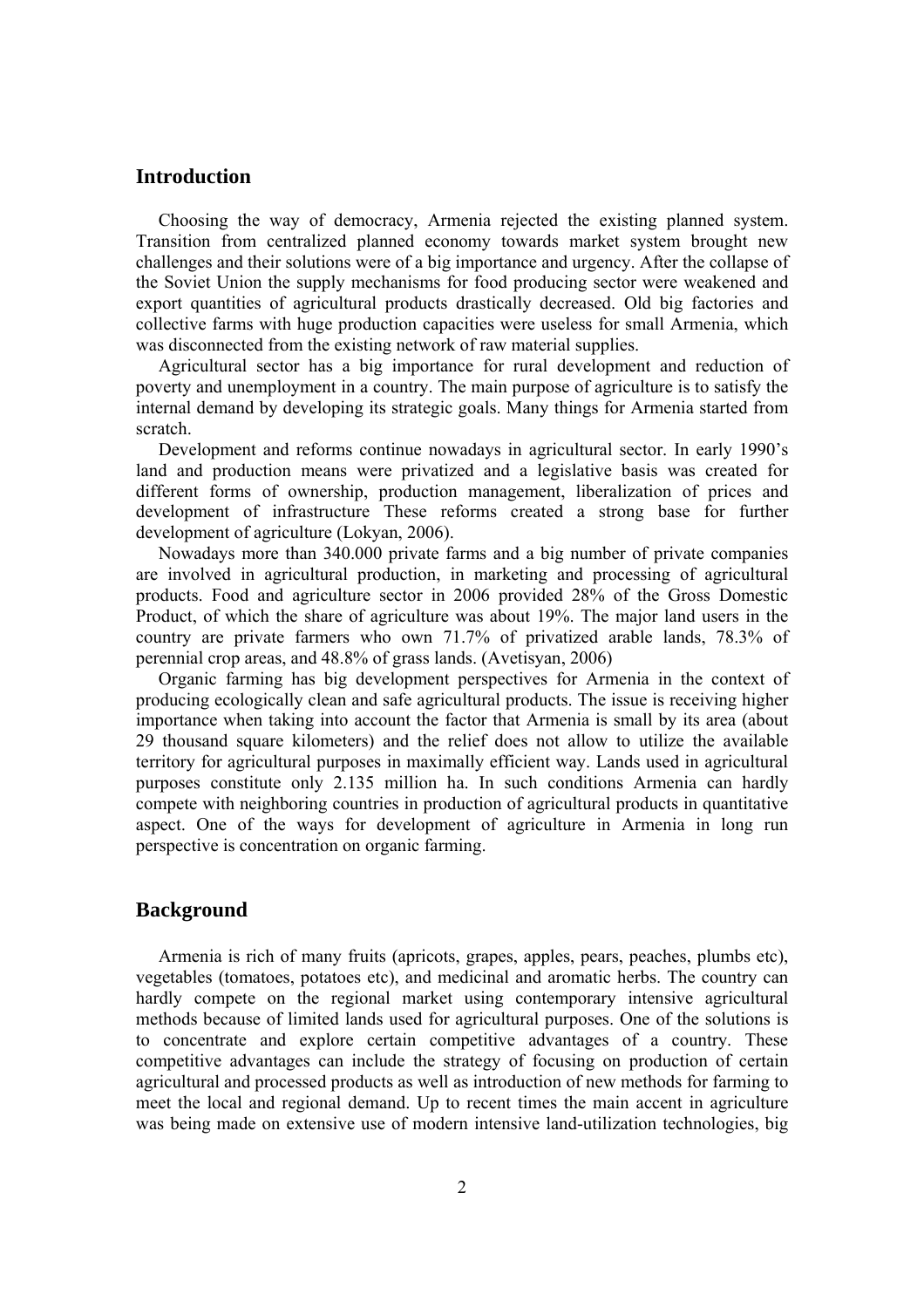use of GMOs, but nowadays more agricultural enterprises are trying to apply the organic farming techniques, which has also become a long run strategy for the development of agricultural sector in many countries and Armenia is not an exception.

 Organic farming proposes crop production through use of organic fertilizer, crop rotation and biological methods for prevention and in case of their occurrence the elimination of deceases and pests. The overuse of pesticides, fungicides, herbicides, and nitrogen and mineral fertilizers has become reasons for concern of public health and environmental pollution. One of the solutions is the organic farming.

 Before the start of transition, when Armenia was a part of huge Soviet country, the country was notable for intensive use of agricultural lands with extensive use of heavy metal fertilizer. Since early 1990s, when Armenia, along with other countries in the region, declared about its independence the land was distributed to private farmers with average land area of 1.2ha. Because of deep recession (partial blockade of borders, instable political situation, huge inflation, unprecedented rise of poverty, inability to launch big capacity factories because of lack of raw materials, inability of governing bodies to develop new policies and development strategies adjusted to a liberalized country), when the country started its first steps towards the market economy, agriculture was one of the most suffering areas. Agricultural crop areas decreased from 516 thousand ha in 1991 to 313 thousand.ha in 2000 and 382 thousand ha in 2005. According to year 2004 statistics of Armenian Ministry of Agriculture the use of nitrogen in the country decreased from 25.000 tones in 1992 to 5.000 in 2001. In early years of transition most of the farmers switched to production of cereals. Because the collective farms disbanded and land was distributed to big number of individual farmers, everyone started to cultivate his/her own land without having basic knowledge about agronomy. Just to feed their families, farmers were growing cereals on the same plot, without use of basic cultivation techniques: crop rotation, fallow, buffer stripes,

 The introduction of organic agriculture in Armenia is beneficial because of convergence of main two factors:

- 1. The heavy use of non-organic fertilizer, chemical means of crop protection in Soviet times brought to biological imbalance and soil deterioration. Transition processes and recession of economy resulted to big reduction of human intervention in agriculture during last 15 years and somehow reestablished the biological balance.
- 2. Inability to restart operations of many Soviet factories resulted in unprecedented increase of unemployment in the country. Although the situation has improved now, leaving only 8.4% of unemployment in 2006, the labor force is still remaining very cheap. Organic farming is a labor intensive field in agriculture and it can advantage of cheap labor force in the country, at the same time reducing unemployment and poverty rates.

 There are also many export opportunities for Armenian organic produce especially in big cities of Russia (Moscow, Saint Petersburg) and the Ukraine (Kyiv, Odessa, Dnipropetrovsk).

 Ukraine can become a special partner for export of Armenian organic produce to Europe, because it is a Slavonic country, which pursues an active Euro integration policy and implementing real steps towards joining the European Union. If Armenian producers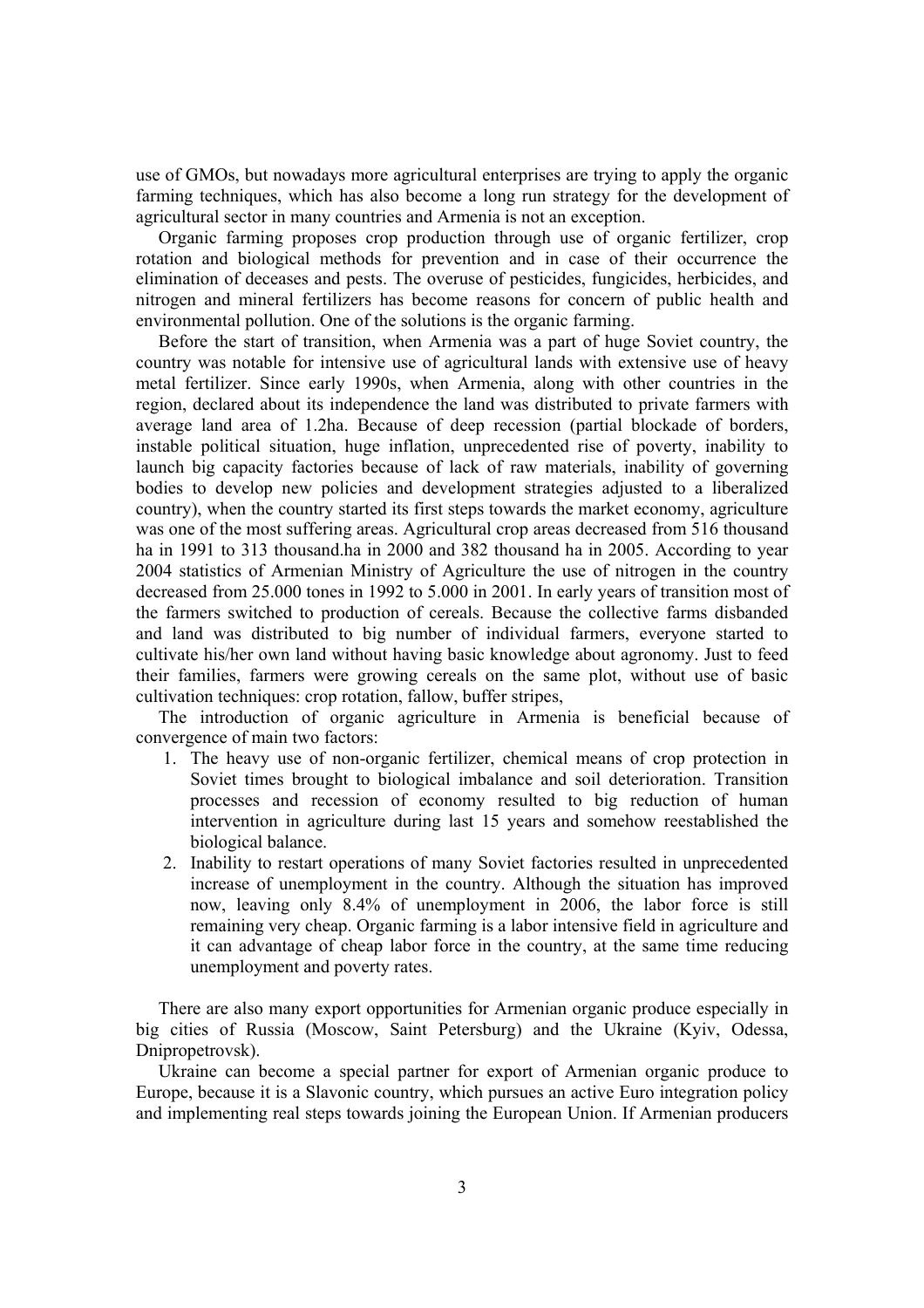will get an access to Ukrainian market, then in long run perspective they will have a stable market in one of the countries of EU, the population of which is about one-third of Russian population (nearly 50 million people), concentrated in a small geographic area.

 Export to the Ukraine can be limited first of all because this country itself has very developed agricultural sector and if the Ukrainian farmers realize the advantages of organic farming, Armenian produce will be limited in their penetrations. Some factors, which can work in favor of Armenian producers in the Ukrainian market, can be: the first mover advantage, big Diaspora (about 100.000 people), high image of Armenian fruits and vegetables remaining from Soviet times.

 In spite of big export perspectives the first steps should be done to identify the potential consumers of organic products inside Armenia (especially in capital city Yerevan) and at first satisfaction of their needs, which will become a pilot project for the whole agricultural sector. Many researches have been conducted, and numerous forums and conferences were organized in Armenia about the advantages and disadvantages of introduction of organic farming techniques in the country.

 One of the researches was a pilot project organized by SHEN NGO aiming at stimulating fruit and vegetable producing farmers to adopt organic production standards. About 25 farmers in different regions of Armenia (Tavush, Sisian, Gegharquniq and Armavir) started practicing organic farming techniques on their plots. Objectives of the research conducted by SHEN NGO also included the market assessment for organically grown produce in Yerevan to define strategies for future development of the sector. A survey was conducted. The sampling plan was developed using Purposive Sampling (Lincoln and Cuba, 1985), aiming at selecting sectors and people from whom the most could be learned. The target area was chosen to the downtown of capital city Yerevan. Interviews were carried out among 107 employees of international organizations, foundations, international programs and projects who were considered high income and high educated people. These people were contacted randomly.

### **Data**

 The primary objective of this paper is, on the base of given data, conduct regression analyses and reveal those factors that can affect and forecast the willingness to pay a price premium for organic produce in comparison with agricultural products produced without organic methods, in capital city Yerevan.

 The following factors were taken into account as independent variables (explanatory variables) to forecast the willingness to pay a price premium for organic products:

**1. Gender.** The gender distribution between males and females was considered as satisfactory  $-53\%$  to 47% respectively and gender is not expected to be as a decisive factor in willingness to pay a price premium for organically produced agricultural products though some preference is given to females, because they are expected to have more concern about the health of their family and children and therefore will pay more for organic products. The gender distribution of the respondents is presented in Table 1 (Appendix #1).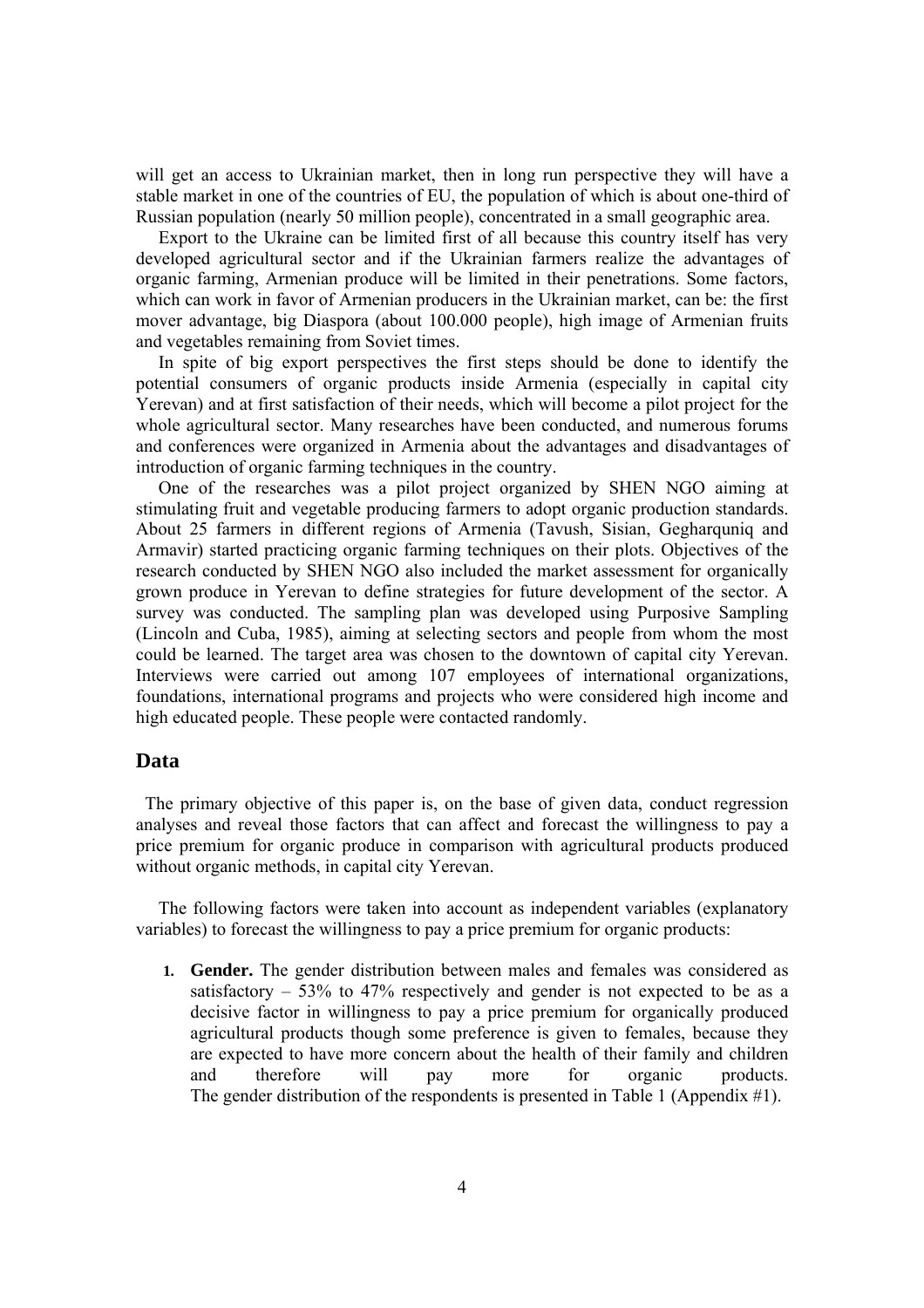**2. Age.** It is expected that the analyses will show the increased willingness to pay premiums for organic products among the 25-35 and 35-50 age groups because these groups of people are the highest income earning population in the society and they are more concerned about health. Usually people in these age groups have children of 5–20 years old, who are still living with their parents. So the parents are also concerned with the health of their children and this factor may also increase their willingness to pay high price premiums for organic produce. Most probably population in >50 age group will not show big interest first of all because they are still keeping the knowledge of Soviet era, while the organic farming techniques became widely spread only in last few years. The population below 25 years old are involved in education process, not big income receivers, are still under custody of parents and their interest in organic produce will most probably be the minimal of the whole population.

The age distribution of the respondents is presented in Table 1 (Appendix #1).

- **3. Average family monthly income.** (for foreign exchange rates refer to Table 6 in Appendix #1).Organic products are usually more expensive first of all because their production is more labor intensive. This is the reason why the target market for the organic produce is considered to be the population, which is holding the biggest share of income in the society. This level of population is consuming the luxury products, is more concerned with personal health and will, most probably, express higher willingness to pay a higher price premium for organically produced agricultural products. The major determinant of purchasing behavior for families with lower income is usually the price of a product and the factors of food safety are of the secondary importance and it is expected that this level of population will express less readiness to pay a price premium for organic food. Distribution of respondents according to average family monthly income is presented in Table 2 (Appendix #1).
- **4. Education.** Expectations are based on the assumption that people with higher education will be more aware about importance of organic food in context of food safety and will be more concerned with their health. So it is assumed that people with higher and MS/PhD education will express bigger willingness to buy organic produce and pay higher premiums for it.

Distribution of respondents according to education is presented Table 3 (Appendix #1).

**5. Whether the respondent tried organic produce.** The factor of trial is expected to have a high impact on the readiness of consumers to pay price premiums for organically produced products. Until recently the information about the organic technologies was not wide spread and organic produce was not available, but nowadays in Armenia many non governmental organizations and the Ministry of Agriculture are implementing many projects directed at spreading information about organic produce and encouraging population to try it. Recently a new organic store was opened in downtown of Yerevan and now the products are available to everyone who wishes. Probably people who did not try organic products in Armenia will not pay high price premiums.

Distribution of respondents according to trial of organic produce is presented in Table 4 (Appendix #1).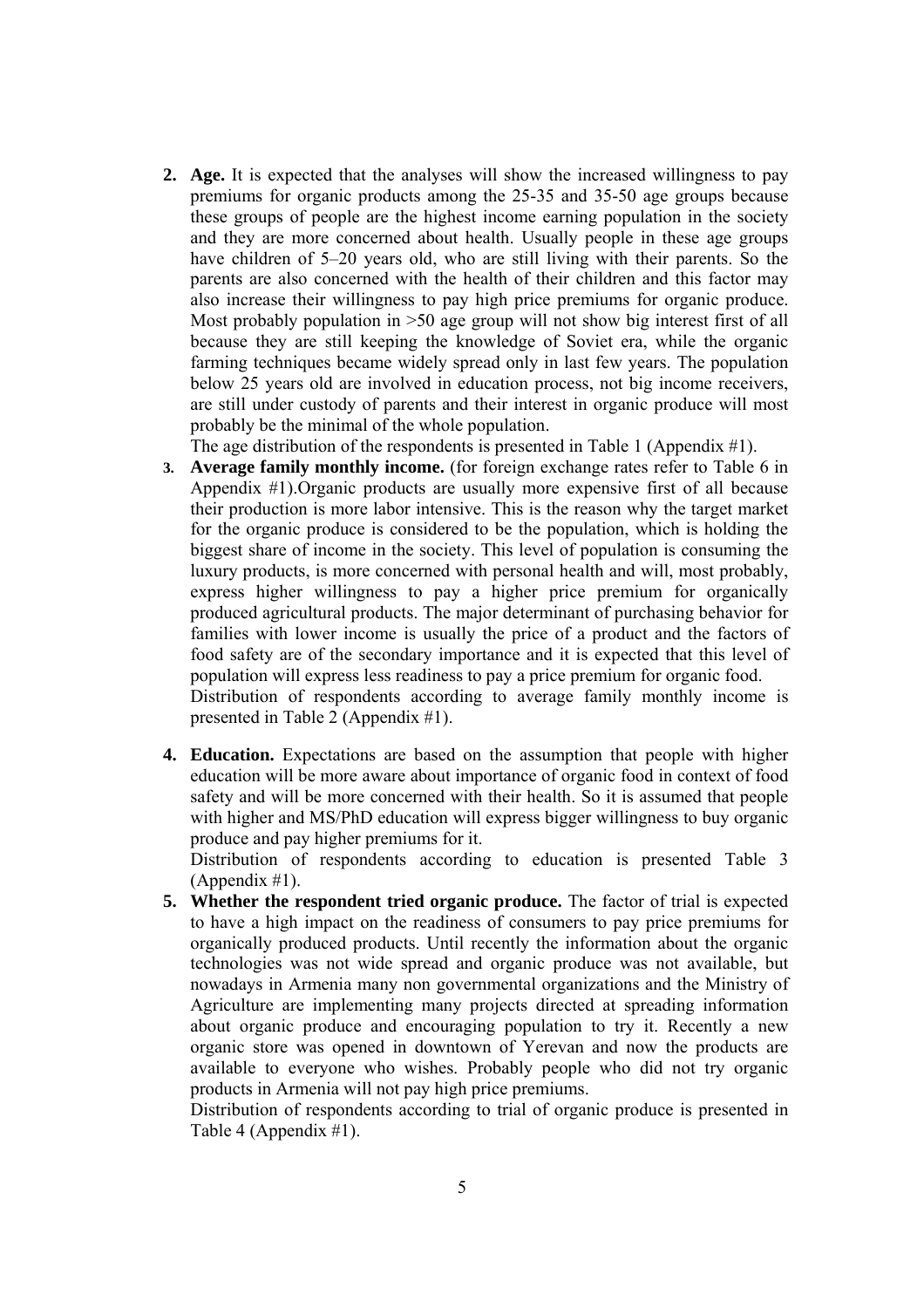As the dependent variable the **willingness of respondents to pay a price premium for organic produce** is chosen. Distribution of respondents according to willingness to pay a price premium is presented Table 5 (Appendix  $\#1$ ). As it can be seen the available information does not have a normal distribution, because the ranges of percentage (willingness to pay a price premium) are not equal. Author suggested here a method to convert the available data into a normal distribution, which is described below. Let  $Z \sim N(1, 0.04)$ , which means that

a random variable Z is distributed normally with mean 1 and variance 0.04.

Let wp(bar) be the average percentage from every range of willingness to pay more.

 Multiplying Z by wp(bar), the given not normally distributed data will be transformed to a normal distribution.

| $\ast$      | wp (bar) |                                     |
|-------------|----------|-------------------------------------|
| $< 10\%$    | $5\%$    | $5\% * Z + \epsilon$ (random error) |
| $10 - 20%$  | 15%      | $15\% * Z + \epsilon$               |
| $20 - 30\%$ | 25%      | $25\% * Z + \epsilon$               |
| $30 - 50\%$ | 40%      | $40\% * Z + \epsilon$               |
| 50-75%      | 62.5%    | $62.5\% * Z + \epsilon$             |
| 75-100%     | 87.5%    | $87.5\% * Z + \epsilon$             |

 $*$  Information in the first column is taken from Table 5 in Appendix  $\#1$ 

#### **Limitations:**

The regression analysis conducted by the author is implemented on the base of data from the pilot project and because the sample size defined and provided by the data was small, the analysis cannot be highly representative and be used for policy development. Results of the analysis are aimed to validate the upper mentioned forecasts and indicate the need for future wide-scale data collection and analyses in this field, which will be applied for general policy development.

 There is still no a layer of population in Armenia, which is actually consuming the organic products because fruits, vegetables and other products are not differentiated in any supermarket or bazaar according to growing methods (whether it is organic or not) and there is no special labeling. Only recently a separate store opened in downtown of Yerevan, which is specializing only on sales of organic produce. This is the reason why the surveys were conducted not on the base of consumption, but on the base of possible preferences of potential consumers. This factor can also reduce the data representativeness degree.

#### **Analysis Results and Discussions**

In this part of the paper the major findings and results are presented.

Refer to Table 1 in Appendix #2.

 The first thing that can be seen from the results is that only 18% of variation in the dependent variable is explained by the variations in our independent variables,  $R^2 = 0.18$ . This can be attributed to the fact that there are few important variables missing in our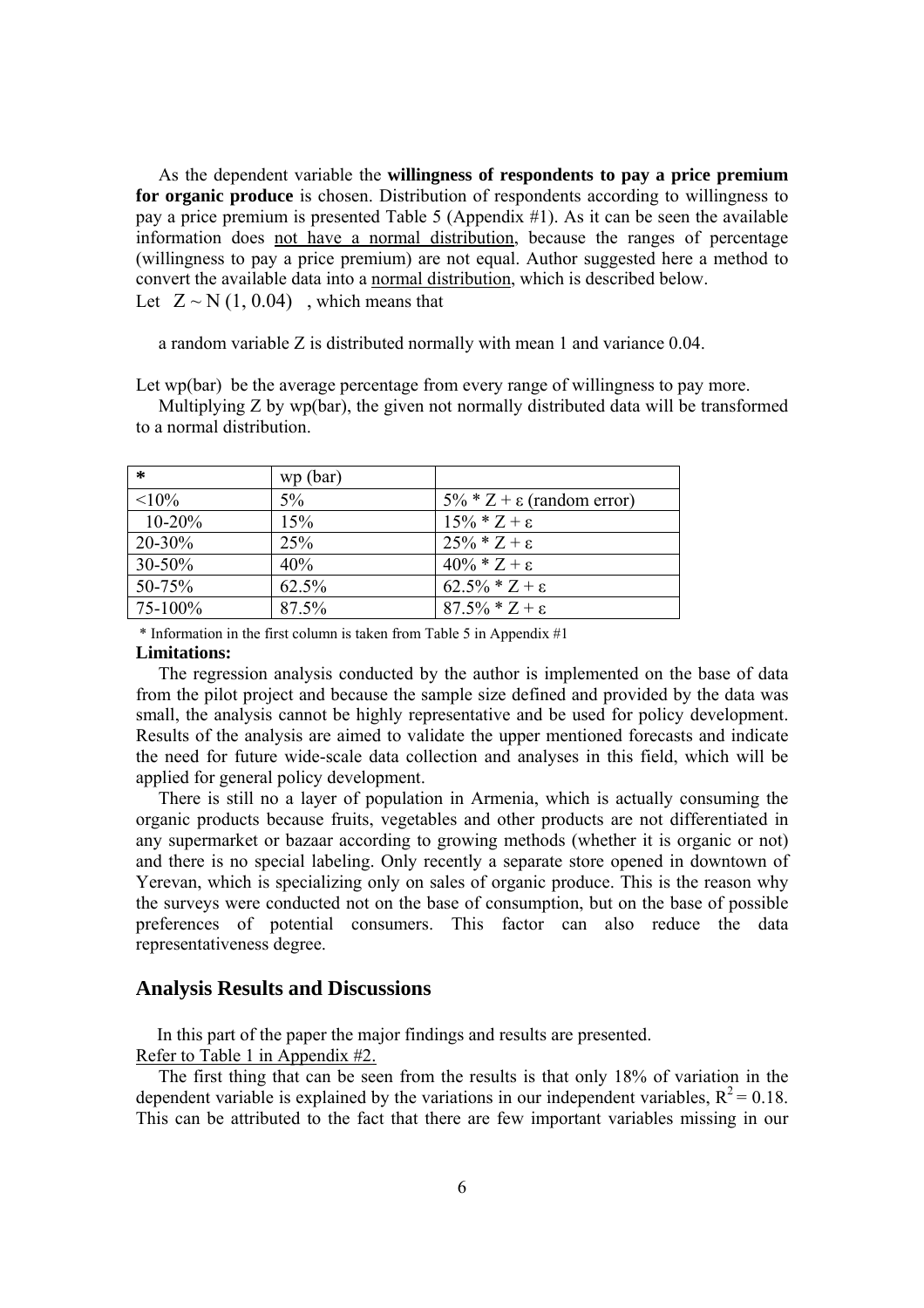model, for example profession of potential consumers, price of a product, number of family members.

 As the table shows, none of the explanatory variables appear to be statistically significant at 95% confidence level. This is supported by the fact that all the "t" statistics associated with our explanatory variables are not greater than 2 in absolute value. Below the effects of explanatory variables are presented.

- 1. **Gender.** Here "males" was chosen as the reference group to evaluate the potential consumer behavior of the other group – "females". As it is seen from the table, females' willingness to pay a price premium for organic produce is almost 5% less than males' willingness. Although in previous assumptions the gender was not considered as a crucial factor, the expectations that females will pay more have not justified. Our findings can be explained by the fact that males are main income earners and income keepers (at least in Armenia) and these factors can be attributed to the results.
- 2. **Age.** In this case the population <25 is considered as the reference group to evaluate the potential consumer behavior of other groups. Like it was expected, people of average age expressed biggest willingness to pay more. People in 25-35 age category are ready to pay 1.9% more than people in reference group. This is scientifically correct because at this age people already complete their education, start working and earning some income, but it is still low to encourage this age group to pay big price premiums. The situation is different for population in 35-50 age category, who are willing to pay 8.24% higher price premium. These are the biggest income earners in the society; they are mature enough to be concerned with the health of their family and their children. People of age 50 are willing to pay 5.2% more price premium. This is confirming the previous assumptions that this age group is probably keeping the Soviet era knowledge, many of them are already retired and are not on the top of news about modern organic farming techniques and benefits of organically grown products.
- 3. **Average family monthly income.** (for foreign exchange rates refer to Table 6 in Appendix #1).Results in this section were somewhat contradictory to the previous assumptions. Here <50.000 AMD income group is chosen as the reference group. The fact that people with average family monthly income 50.000-100.000 are willing to pay 16.97% more price premium is logical and complying with the previous assumption that higher income population is more concerned about health and willing to pay higher price premium for organic produce. The fact that people with 100.000-200.000 and 200.000> average monthly income are willing to pay only 13% and 14.78% more price premiums is still logical, but contradictory to the first figure  $-16.97\%$ . Results show that starting from certain level of income willingness to pay a price premium is decreasing. This can be explained by the fact that Armenia is a transition country and does not still have a stabilized economic system. This means that population with higher income does not always presume and include people with higher educational level or higher understanding of organic food benefits.
- 4. **Education.** Because there were only four respondents having secondary education, it was statistically more correct to choose respondents with higher education as the reference group. According to this criterion, findings are very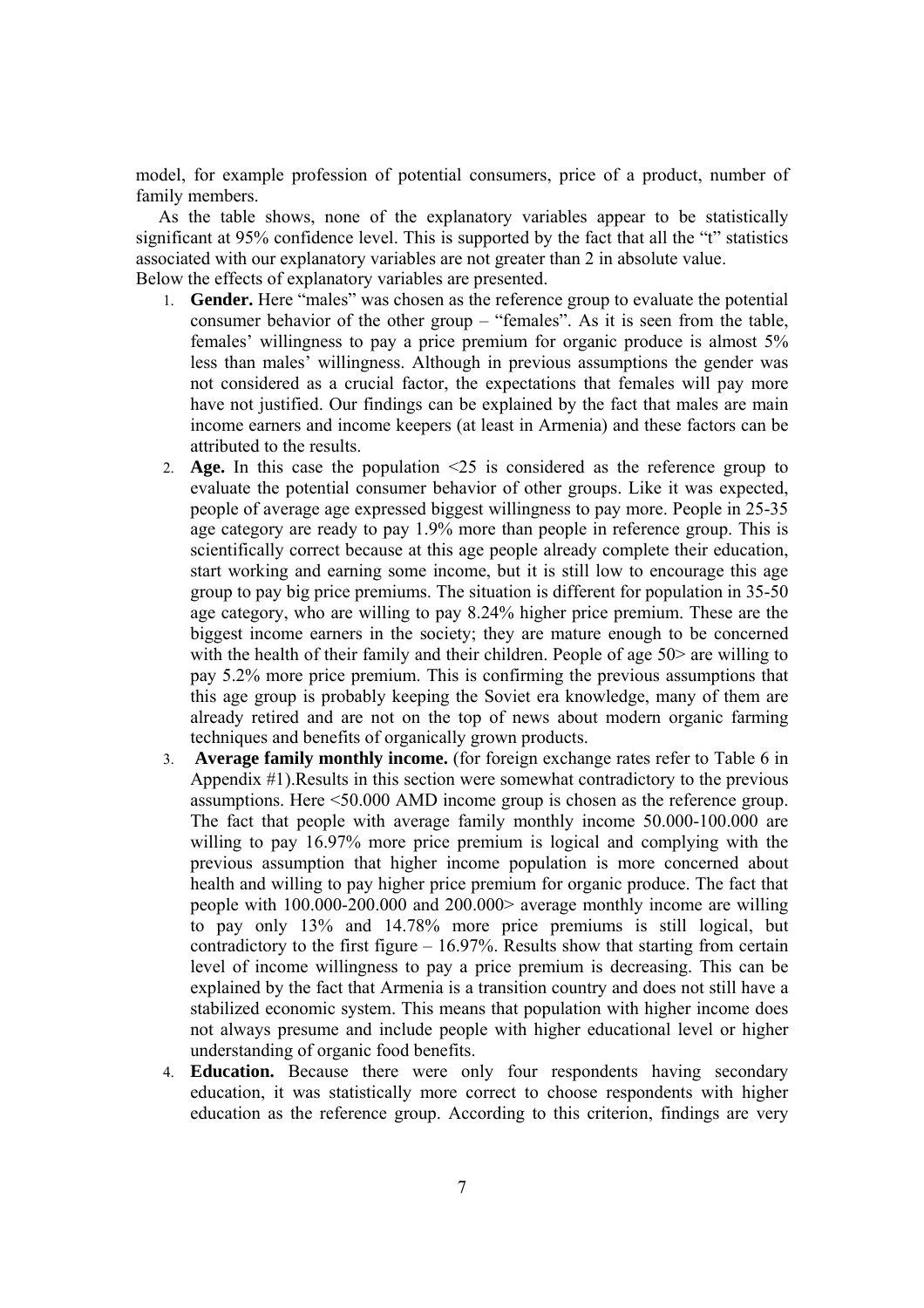logical and scientifically correct, verifying the previous expectations that people with higher education will express willingness to pay a higher price premium. As the table shows people with only secondary education are willing to pay 10.4% less price premium in comparison with the reference group. Respondents who graduated from a technical college and respondents with not complete higher education are willing to pay 15.61% and 3.65% respectively less prices premiums. Finally people with the highest educational level, who have MS or PhD degrees, are ready to pay 1.49% more price premiums. The tendency of higher educated people to pay higher premiums can be explained with their higher awareness and understanding of organic food consumption importance.

5. **Whether the respondent tried organic produce.** Reference group here are people who did not tried organic food. In contrast to expectations there is no a significant behavior difference according to the fact whether a person ever tried organic food or not. This can be explained by the fact that there is no clear labeling or differentiation of organically grown products in grocery stores and consumers does not always clearly realize what kind of products they are buying.

#### Refer to Table 2 in Appendix #2.

 Because the collected data was left-censored it would be statistically correct to use the "Tobit Model" for consumer behavior evaluations. In our case we are using leftcensoring because of being restricted by 0 value, which means that consumers are willing to pay not more for organic produce, but not less either. The results according to Tobit estimates are presented in Table 2 and are not significantly different from the estimations in Table 1, which means that results and discussions above are satisfactory, in spite of censoring factor.

### **Conclusions**

The results of the research can be evaluated as satisfactory, because the main findings are scientifically correct. Although we get scientifically correct results, there is need for further development to make the results also statistically significant.

 Main objective of this research was met, which was the implementation of regression analysis and forecast of the consumer willingness to pay a price premium for organically grown agricultural products on the base of different variables. This research was only a part of a pilot project and cannot be used for policy development, but it confirmed the need to conduct a large scale research project in Armenia.

 Transition process and the first steps towards market economy are accompanied with many difficulties for Armenian agriculture. Now it is important to assess different opportunities of future development, explore competitive advantages and define those areas where the agricultural sector can concentrate in order to find its niche in regional economic movements in long run perspective. One of the solutions is organic farming.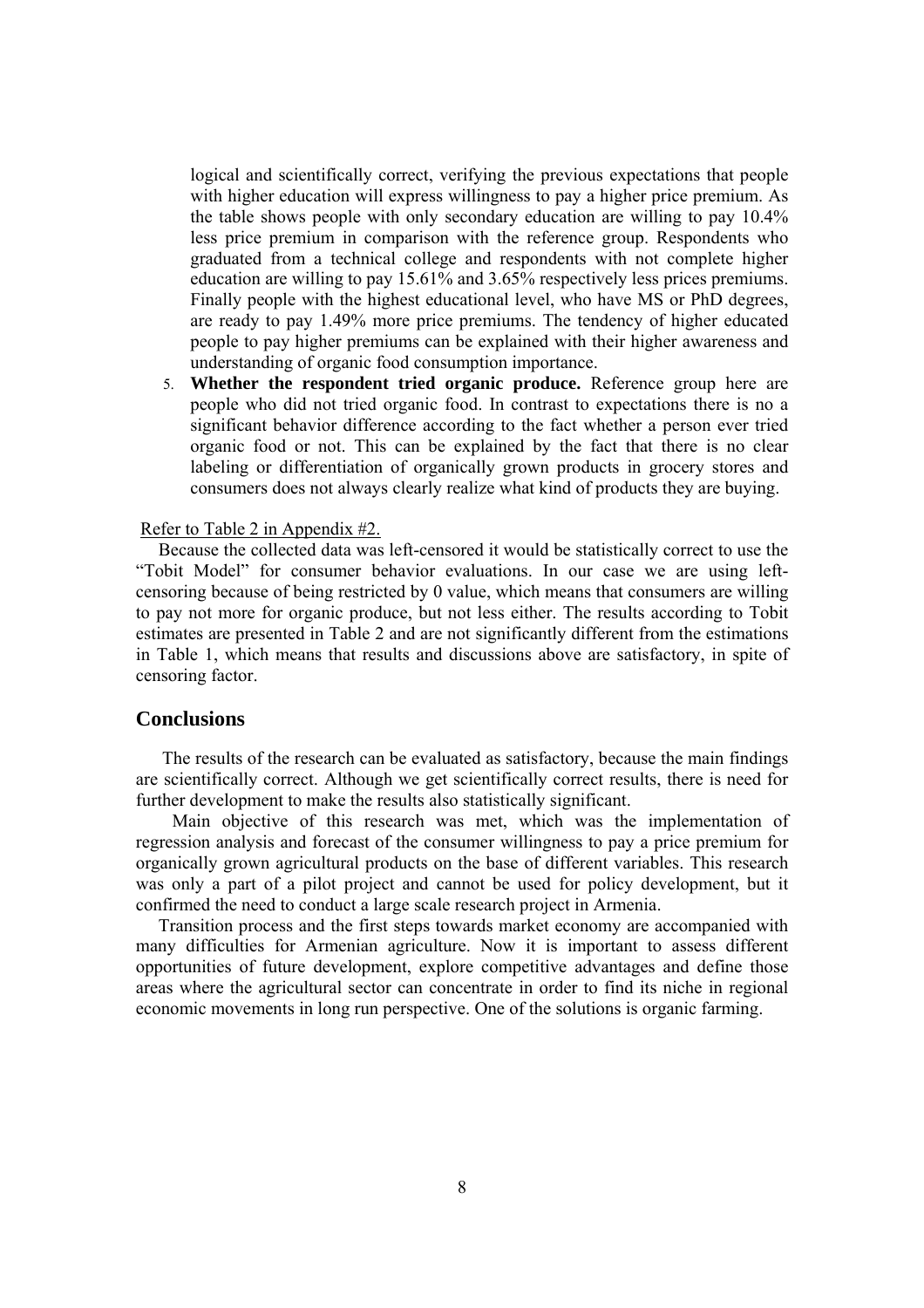### **References**

Avetisyan S., *Agriculture in Armenia*, Ministry of Agriculture of the Republic of Armenia, Asoghik, Yerevan 2006

Blakeslee R., Carlos A. Garcia, *The Language of Trade*, U.S. Department of State, 1999

Central Bank of Armenia, *Foreign Exchange Rates*, http://www.cba.am/ratesmenu.asp?rates=0 , available on 09/01/07

Gareginyan A., Organic agriculture makes first steps in Armenia, Yerevan News, 2006, Vol. II, No. 4, p. 4

Grigoryan A., *Perspectives of exporting Armenian agricultural products to Ukraine*, Armenian State Agrarian University bulletin, vol. 4, p. 73-75, 2006 (in Russian)

Heboyan V., *Sales of Agricultural Products and Strategy Development (Ararat valley example),* Ministry of Education and Science of the Republic of Armenia, Yerevan 2004

Huges J., *Armenia 2020 scenarios book*, Printinfo, Yerevan 2004

Levine D., Berenson M., Stephan D., *Statistics for Managers*, 2<sup>nd</sup> ed., Prentice-Hall, NJ 1999

Lokyan D., *Agriculture in Armenia (opening speech)*, Ministry of Agriculture of the Republic of Armenia, Asoghik, Yerevan 2006

National Statistical Agency of the Republic of Armenia, *Statistical Yearbook of Armenia*, 2006

National Statistical Agency of the Republic of Armenia, *Statistical Yearbook of Armenia*, 2004

Roland G., *Transitions and Economics*, Massachusetts Institute of Technology, 2000

Sussman O., *The Economics of Transition*, Hebrew University of Jerusalem, 1994

Urutyan V., *Market Assessment for Organically Grown Produce*, EPER, Yerevan 2006

USAID, DAI ASME project, *Workshop on Ukraine market survey*, Armenian SME market development project, newsletter #18, p. 12, august 2006

World Bank report, *Armenia's Rural Economy – From Transition to Development*, august 2005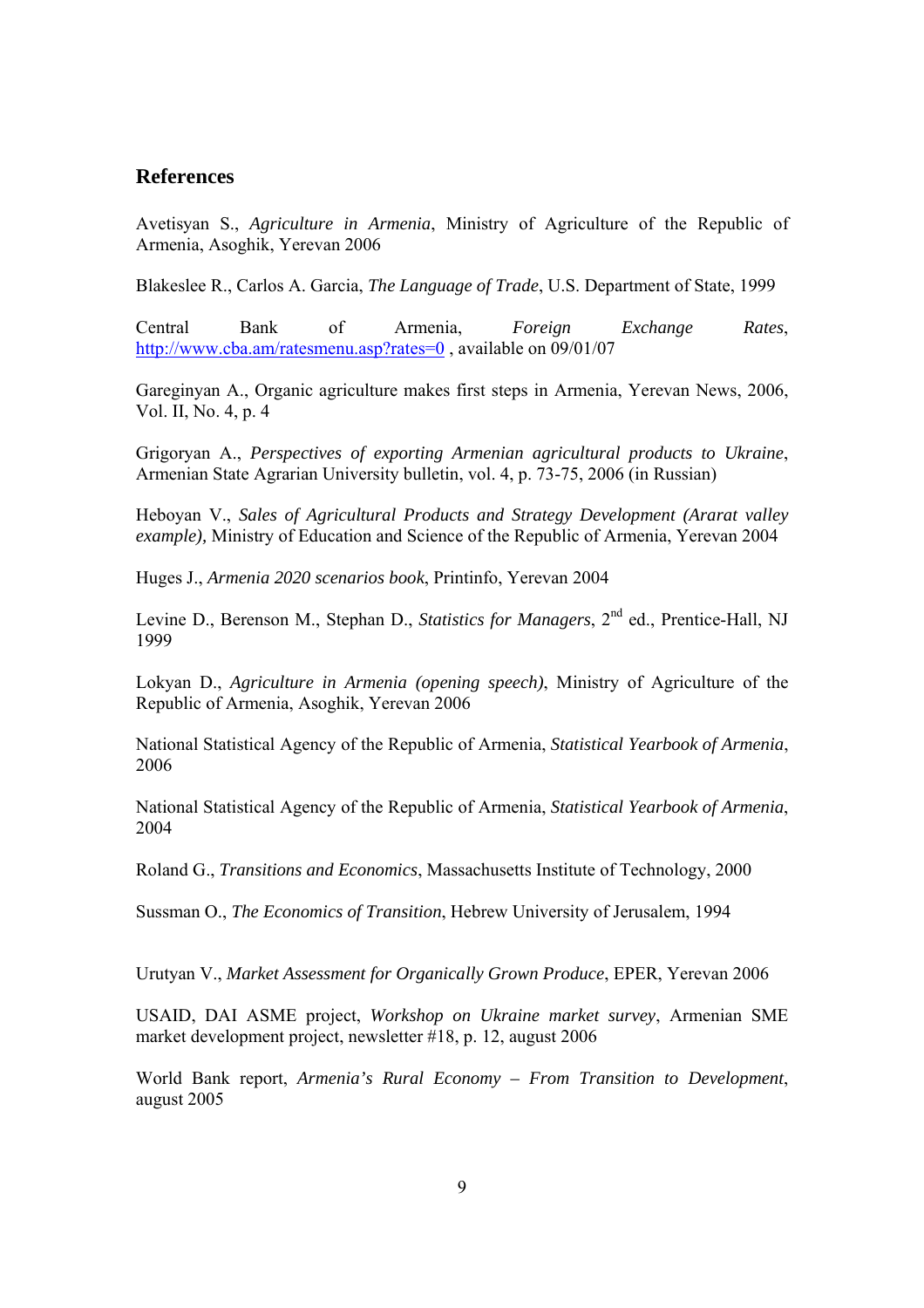## APPENDIX #1

| Gender       | Age of the respondent            |     |               |             |              |
|--------------|----------------------------------|-----|---------------|-------------|--------------|
|              | $25-35$ years<br>$\leq$ 25 years |     | $35-50$ years | $>50$ years | <b>Total</b> |
|              | old                              | old | old           | old         |              |
| Male         |                                  |     |               |             | 57           |
| Female       |                                  |     |               |             | 50           |
| <b>Total</b> | 24                               | 26  | 44            | 13          | 107          |

### **Table 1: Distribution of the sample according to age and sex variables**

Source: Urutyan 2006

### **Table 2: Distribution of the sample surveyed according to average family monthly income**

| <b>Average family</b>                                                      | Frequency | Percent |  |
|----------------------------------------------------------------------------|-----------|---------|--|
| monthly income (AMD)                                                       |           |         |  |
| < 50,000                                                                   |           | 2.8     |  |
| 51,000-100,000                                                             | 14        | 13.1    |  |
| 101,000-200,000                                                            | 37        | 34.6    |  |
| > 201,000                                                                  | 53        | 49.5    |  |
| <b>Total</b><br>$\alpha$ $\mathbf{r}$ $\mathbf{r}$<br>$\sim$ $\sim$ $\sim$ | 107       | 100.0   |  |

Source: Urutyan 2006

### **Table 3: Distribution of the sample surveyed according to education**

| <b>Education</b>    | Frequency | Percent |
|---------------------|-----------|---------|
| Secondary           | 4         | 3.7     |
| Technical college   | 4         | 3.7     |
| Non complete higher | 14        | 13.6    |
| Higher education    | 61        | 56.8    |
| MS/PhD              | 24        | 22.2    |
| <b>Total</b>        | 107       | 100.0   |

Source: Urutyan 2006

### **Table 4: Distribution of the sample surveyed according to trial of organic produce in Armenia**

|                                                          | Frequency | Percent |
|----------------------------------------------------------|-----------|---------|
| N <sub>O</sub>                                           | 59        | 33.3    |
| <b>YES</b>                                               | 48        | 44.1    |
| <b>Total</b>                                             | 107       | 100.0   |
| $ -$<br>-----<br>the property of the control of the con- |           |         |

Source: Urutyan 2006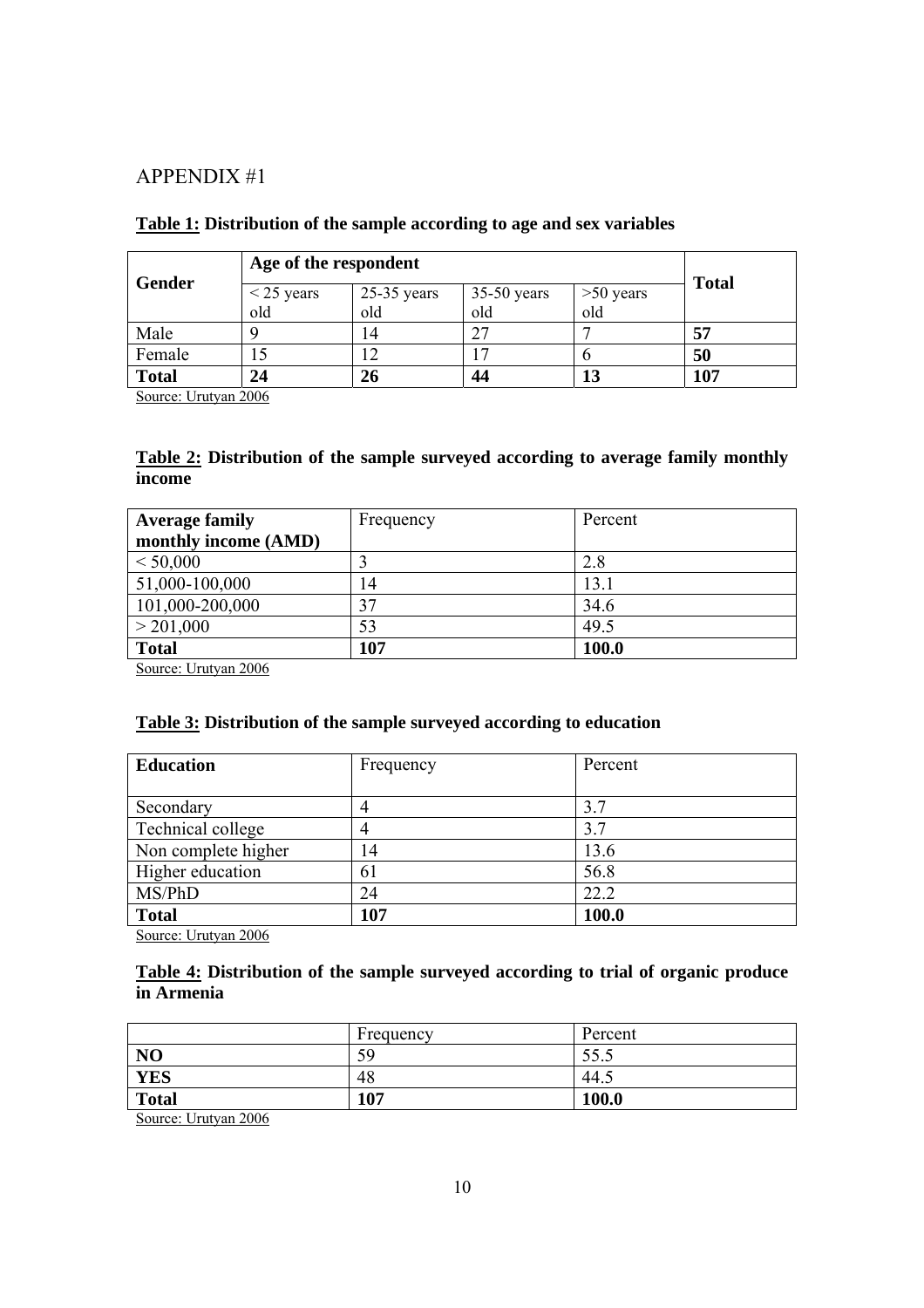|            |              | Frequency | Percent |
|------------|--------------|-----------|---------|
|            | NO           | 13        | 12.1    |
| <b>YES</b> | <10%         |           | 10.3    |
| <b>YES</b> | $10 - 20%$   | 48        | 44.9    |
| <b>YES</b> | 20-30%       | 16        | 15.0    |
| <b>YES</b> | $30 - 50\%$  | 17        | 15.9    |
| <b>YES</b> | 50-75%       |           | 0.9     |
| <b>YES</b> | 75-100%      |           | 0.9     |
|            | <b>Total</b> | 107       | 100.0   |

**Table 5: Distribution of the sample surveyed according to willingness to pay a price premium for organic produce.** 

Source: Urutyan 2006

### **Table 6: Foreign Exchange Rates (as of 09.01.07)**

| ISO code                                                                                         |        | $IIAH =$          |  |  |  |
|--------------------------------------------------------------------------------------------------|--------|-------------------|--|--|--|
| AMD.                                                                                             | 365.11 | 72.20<br>ر ہے . ک |  |  |  |
| $\Gamma_{\text{out}}$ $\Gamma_{\text{out}}$ $\Gamma_{\text{out}}$ $\Gamma_{\text{out}}$ $\Gamma$ |        |                   |  |  |  |

Source: Central Bank of Armenia

# APPENDIX #2

## **Table 1\*: Regression results**

| Number of obs       | $=$        | 107       |         |       |                      |          |
|---------------------|------------|-----------|---------|-------|----------------------|----------|
| R-squared           | $=$        | 0.1806    |         |       |                      |          |
| Adj R-squared       | $=$        | 0.036     |         |       |                      |          |
| Root MSE            | $=$        | 14.889    |         |       |                      |          |
| will_to_pay_x       | Coef.      | Std. Err. | t       | P > t | [95% Conf. Interval] |          |
| female              | -4.98907   | 3.461548  | -1.44   | 0.154 | $-11.8965$           | 1.918344 |
| age 25-35           | 1.902556   | 5.132314  | 0.37    | 0.712 | $-8.33882$           | 12.14393 |
| age 35-50           | 8.248291   | 4.684965  | 1.76    | 0.083 | $-1.10041$           | 17.59699 |
| age 50-more         | 5.201269   | 6.576307  | 0.79    | 0.432 | $-7.92155$           | 18.32409 |
| income 50-100       | 16.97993   | 12.97887  | 1.31    | 0.195 | $-8.91902$           | 42.87887 |
| income 100-200      | 13.01693   | 12.25714  | 1.06    | 0.292 | $-11.4418$           | 37.47566 |
| income 200-more     | 14.78998   | 12.44319  | 1.19    | 0.239 | $-10.04$             | 39.61997 |
| secondary education | $-10.4011$ | 9.782579  | $-1.06$ | 0.291 | $-29.9219$           | 9.119772 |
| tech. college       | $-15.61$   | 9.653356  | $-1.62$ | 0.11  | $-34.8729$           | 3.653006 |
| not complete high   | $-3.6538$  | 5.55529   | $-0.66$ | 0.513 | $-14.7392$           | 7.431614 |
| PhD/ms              | 1.499814   | 4.313826  | 0.35    | 0.729 | $-7.10829$           | 10.10792 |
| tred organic        | $-0.03883$ | 3.612952  | $-0.01$ | 0.991 | $-7.24836$           | 7.170702 |
| cons                | 3.742765   | 12.81388  | 0.29    | 0.771 | $-21.8269$           | 29.31246 |
|                     |            |           |         |       |                      |          |

Source: Deduced by author

\* Miscellaneous changes were made on the table after the original deduction to make it more userfriendly.